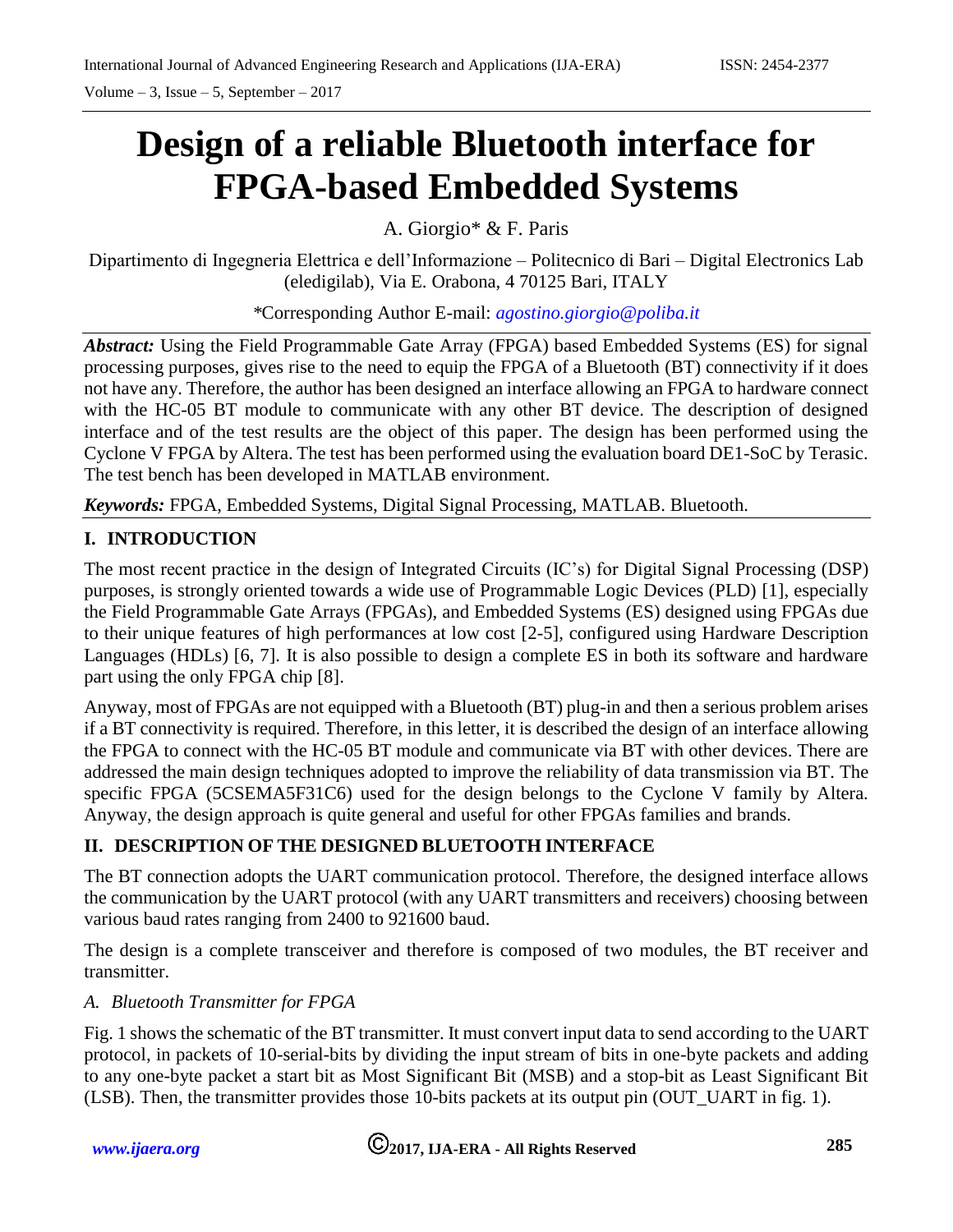*Volume – 3, Issue – 5 September – 2017*

In the schematic of the transmitter, there is a PISO register able to load each one-byte packet of input data, to add the start and stop bits, and to provide the 10-bits package ready for the transmission. Furthermore, there is a buffer opening a 10-bits wide time window in correspondence of the start bit. The use of that buffer avoids any mismatching between the transmitter and the receiving device improving significantly the reliability of the communication.

Data transmission occurs providing a pulse on the input INVIO\_DATI by a pushbutton on the evaluation board used. The D-type Flip-Flop also solves a serious transmission fault occurring when the INVIO\_DATI signal rising edge corresponds to the rising edge of the clock signal. In fact, during simulations, tests and debug of the designed transceiver, we verified that a loss of data occurs if the rising edge of the INVIO\_DATI signal corresponds to the rising edge of the clock. On the contrary, we verified that no data loss occurs if the INVIO\_DATI signal rising edge corresponds to the main clock falling edge. Therefore, the D-type Flip-Flop stores the value of the INVIO\_DATI signal for the whole clock period and then forbids the INVIO\_DATI rising edge to be in correspondence of the main clock rising edge. Moreover, as fig. 1 shows, the transmitter is equipped also with a baud-rate selector to choose between nine options: 2400/4800/9600/19200/38400/57600/115200/230400/460800/921600 Baud. The SET CLOCK input allows the Baud rate selection; the RESET CLOCK one allows resetting the selection. The 7-segment display shows the selected baud rate option (1st, 2nd, 3th, etc. option).

For testing purposes, any one-byte data packet to send is set using 8 switches on the evaluation board DE1\_SoC. Transmission module inputs, their functions and PIN assignments are:

- CLK\_50 is connected to the 50 MHz internal clock of the DE1\_SoC, which pin name is AF14;

- DATA1..DATA8 are the data inputs provided for test purposes by 8 switches on the DE1\_SoC board and these are identified with pin AB12 / AC12 / AF9 / AF10 / AD11 / AD12 / AE11 / AC9.

- For INVIO\_DATI inputs (pin Y16), SET\_CLOCK (pin AA15), RESET\_CLOCK (pin AA14) we have used pushbuttons on DE1\_SoC board. It is noticeable that pushbuttons are active low, therefore it will be necessary to use a logic NOT gate for proper positive logic operation;

- CLK MONI EN (Clock Monitor Enable) input, if set to a high logic value will activate the OUT\_CLK\_MONITOR output that will provide the clock signal corresponding to the selected baud rate.

Transmission module Outputs, their functions and pin assignments are:

- OUT\_UART output provides the serial signal to transmit according to the UART protocol. This output must be connected to the BT module HC-05 input and the assigned pin is the GPIO\_0[0] of DE1-SoC, whose value is PIN\_AC18;

- DISPLAY TX H0 [6..0] are the seven bus lines connected to the seven-segment display on the board. The assigned pins are AD27, AF30, AF29, AG30, AH30, AH29, AJ29.

- OUT\_CLK\_MONITOR output, activated by the signal CLK\_MONI\_EN, provides the clock signal at the selected baud rate to other modules in the design or simply for debug purposes;

- OUT\_ENABLE\_MONITOR output provides a square wave signal every time a transmission occurs. Its duration is equal to that of the 10-bits window. It is useful for debug purposes or as a sync signal for other devices.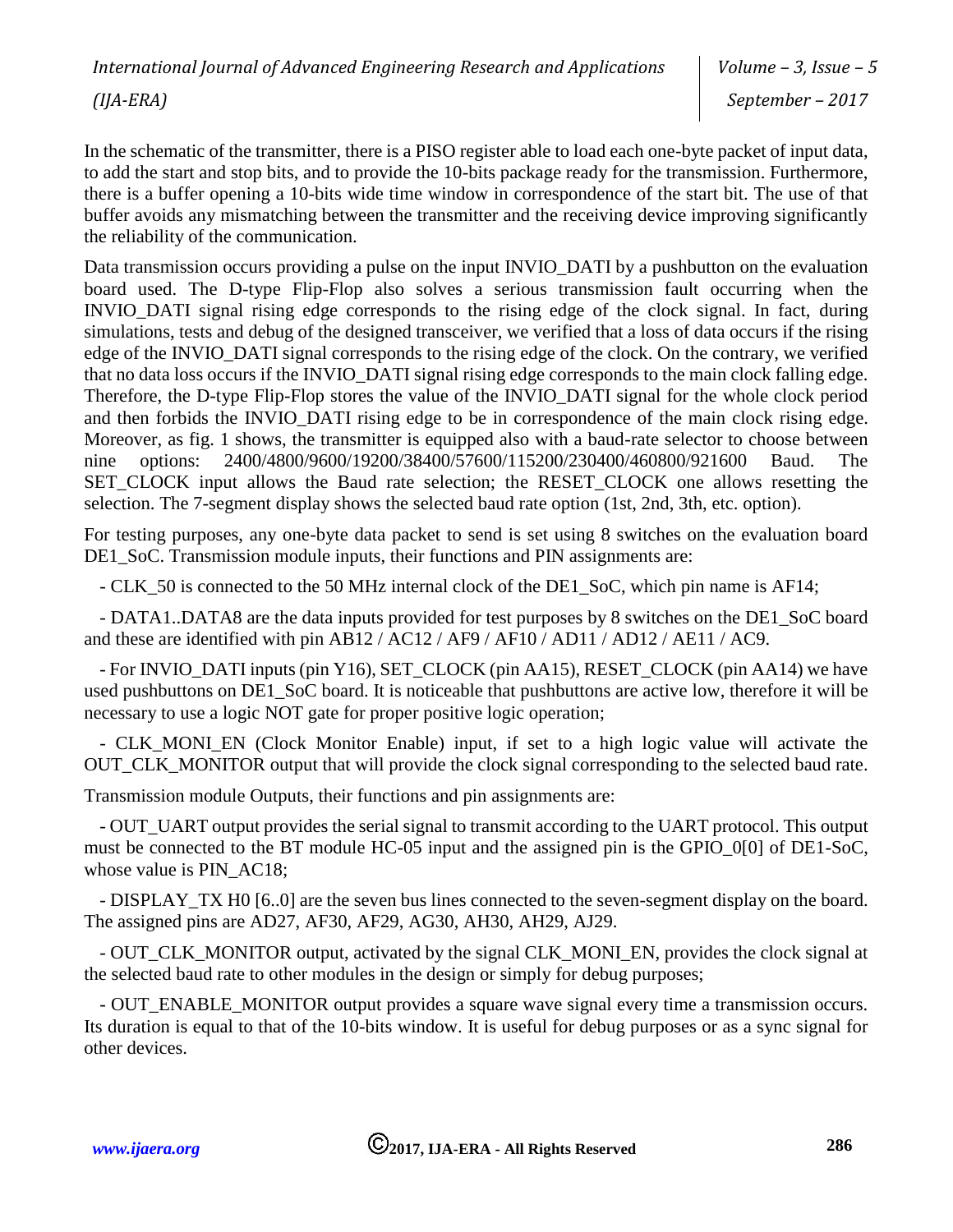*International Journal of Advanced Engineering Research and Applications (IJA-ERA)*





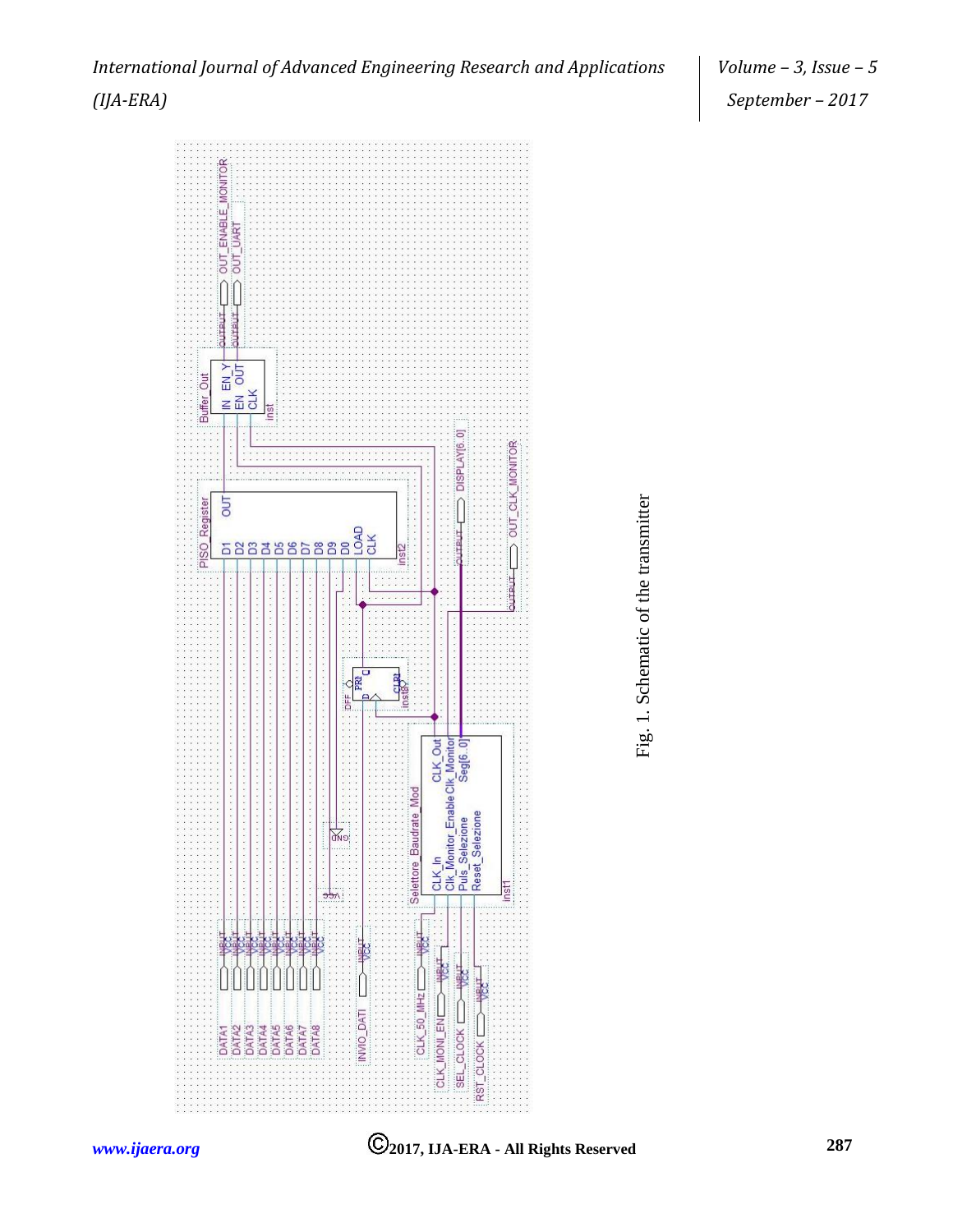#### *B. Bluetooth Receiver for FPGA*

The receiver converts each input data packet of 10-serial-bits into 8 (one-byte) parallel bits, removing the MSB (the start bit) and the LSB (the stop bit) for each received packet. Such one-byte output parallel packet holds until the arrival of the next 10-serial-bits input packet. Then, such one-byte output data are processed by next circuit blocks or simply stored in a memory.

The input line of the receiver is set at a high logic level until the stream of input data arrives. In this case, the start bit of the incoming package sets to zero the input line and the receiver starts sampling the input line with a clock frequency equal to that of the selected baud rate. Once passed through the stop bit, the input line returns high until another stream arrives.

As in the case of the transmitter module, also the receiver module is equipped with a 50MHz clock input and a baud rate selector with relative 7-segment display to view the selection.

Fig. 2 shows the schematic of the receiver. The design of the receiver proposed in this letter addresses and solves many problems typical of the UART protocol communication, making more reliable the BT data transfer. The first problem solved is the synchronization between the active edge of the clock of the receiver and the start bit of the incoming data stream (10 bits per packet). To this aim has been designed an input circuit able to place the active edge of the clock of the receiver at the middle of the duration of each of the incoming bits, avoiding any data losses. In fact, the clock is multiplied by 16 and a proper internal signal, switching from 0 to 1 as the input start bit arrives, forces the CLKx16 signal to start the sampling. Then, a counter act as frequency divider for the CLKx16 signal and the output of the counter returns a new clock signal of the right frequency which active edge is placed at the middle of each incoming bit.

The further building block of the receiver is a Serial Input Parallel Output (SIPO) register able to convert the serial data stream in a parallel one-byte package. Finally, there is the baud rate selection circuit, the same of the transmitter.

The typical architecture of a SIPO register has been modified to improve the BT data transfer. In fact, the SIPO register places the 8-bits packet as parallel output after 10 clock shots, i.e. at the 11th clock shot, but this implies a bad sampling of the next input start bit and data missing can occur. To solve this problem, it has been modified the timing of the circuit so that the SIPO register produces its output byte at the 10 th clock shot and it has been cascaded a Parallel Input Parallel Output (PIPO) register to hold the parallel byte on the output line of the receiver. So that the SIPO register, can sample and convert the next stream of 10-bits without any data loosing.

To avoid the clock-skew between the SIPO and the PIPO registers, using the same clock signal, the clock input of the PIPO register is delayed with cascaded 8 D-type flip flops. Moreover, it has been noticed that a little time-shift of the sampling windows attempts to the right synchronism between the clock of the receiver and the start bit of the incoming 10-bits stream. To solve this problem, it has been introduced in the receiver a corrector-of-sync circuit. It is a timer, counting the clock pulses, with a tri-state buffer disabling the SIPO register exactly after 10-clock shots. This ensures that the SIPO register is enabled exactly only for 10 clock shots for any 10-bits input packet.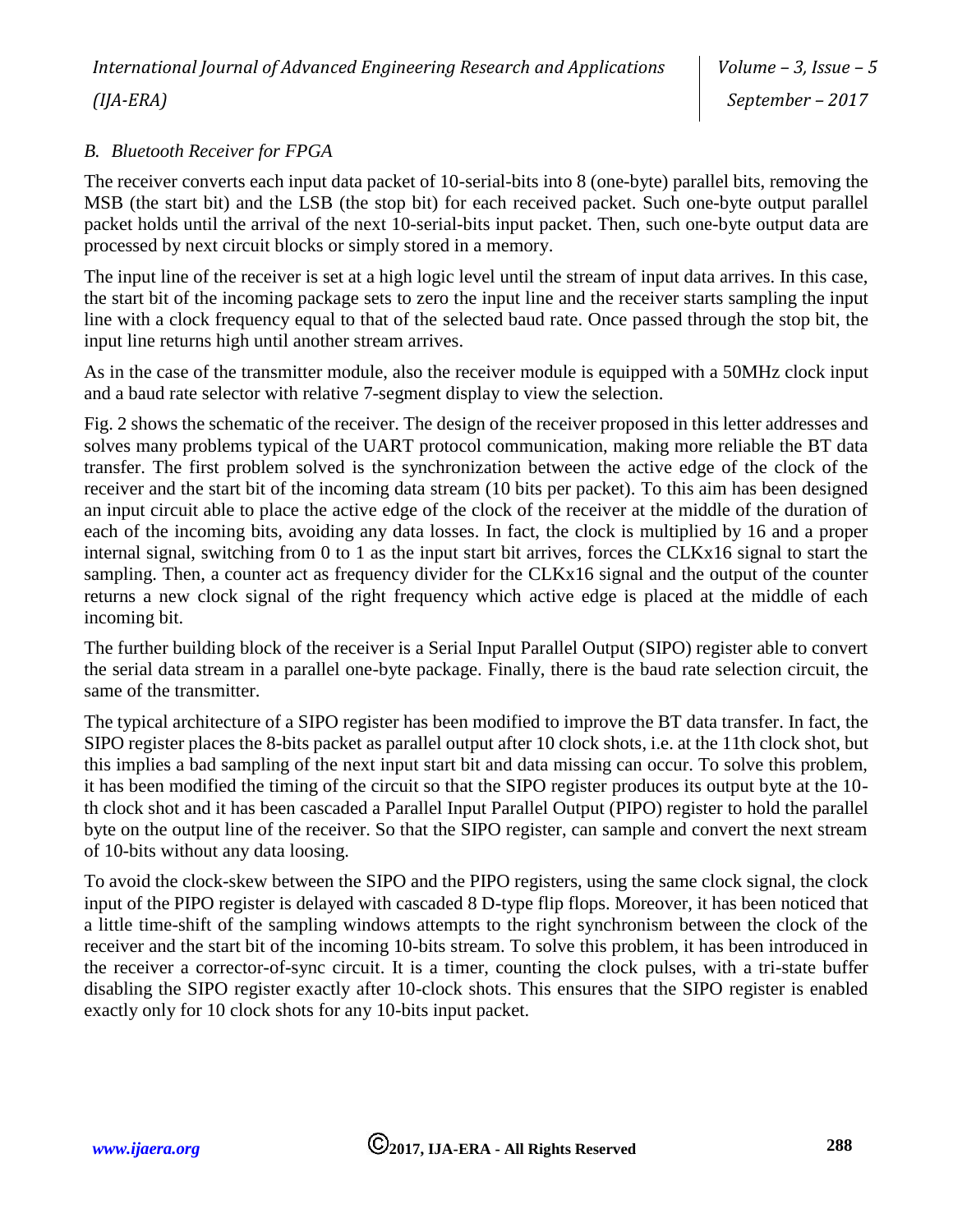



# *International Journal of Advanced Engineering Research and Applications (IJA-ERA)*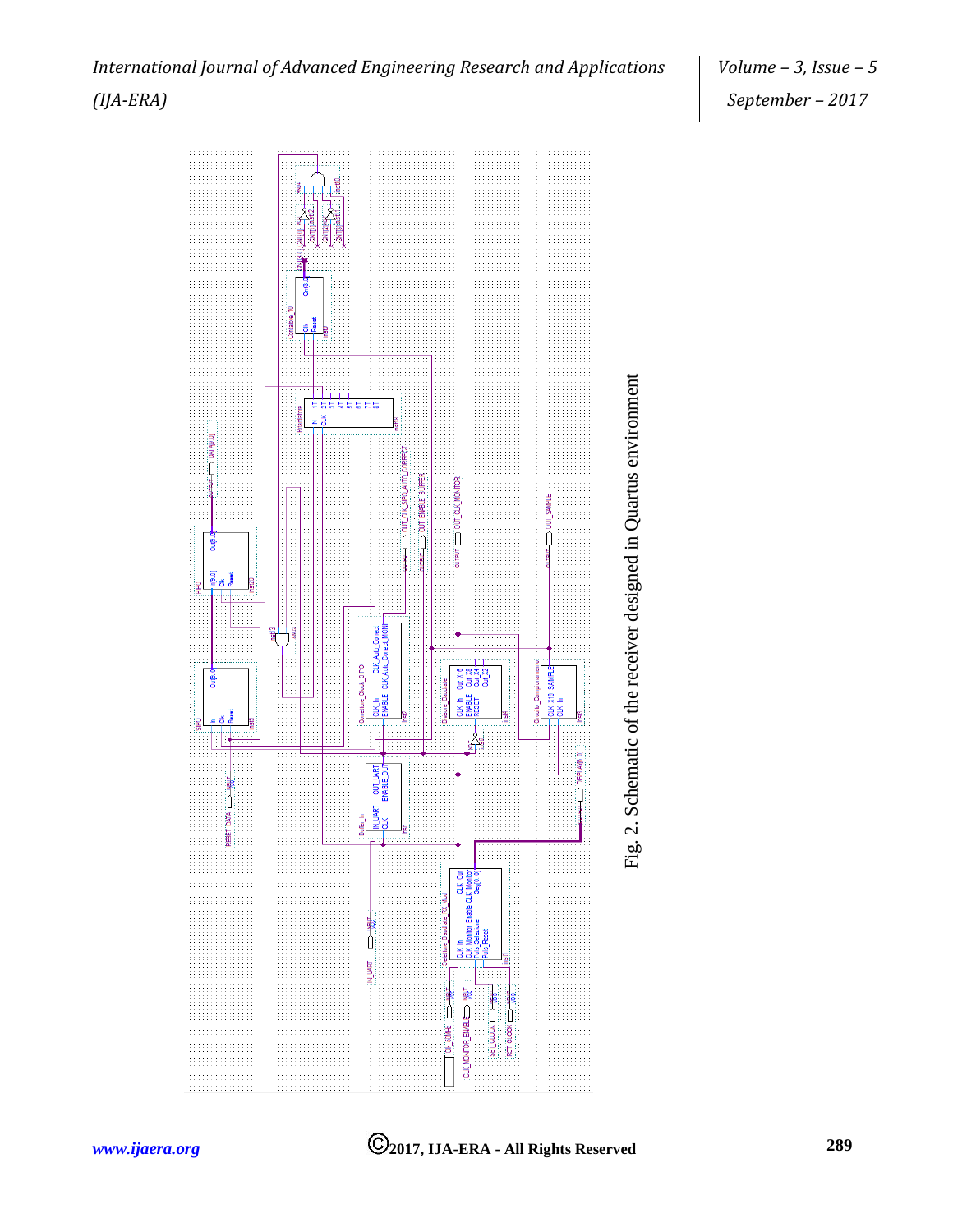*International Journal of Advanced Engineering Research and Applications (IJA-ERA)*

Receiver Module Inputs, their functions and pin assignments on the DE1\_SoC evaluation board are:

- CLK 50 and baud-rate selection inputs (SET\_CLOCK and RESET\_CLOCK) have the same function and pin assignment as in the transmitter module.

- IN\_UART input is the FPGA receiver line to connect at the transmission output of the BT module HC-05. Therefore, it is used the second pin of the GPIO 0 expansion header, the GPIO 0[1], which value is PIN\_Y17;

- CLK\_MONITOR\_ENABLE input is set to the logic high value to activate the OUT\_CLK\_MONITOR output providing the clock signal corresponding to the selected baud rate;

- RESET\_DATA input allows resetting registers storing the parallel one-byte stream. The pin assignment value is that of a pushbutton available on the DE1\_SoC, i.e. the PIN\_W15.

Receiver module Outputs, their functions and pin assignment on the DE1\_SoC evaluation board are:

- DATA [9..0] outputs are for debugging purposes allowing to switch on or off the LEDs available on the DE1 SoC board according to the value of each of the received 10-bits package is 1 or 0. They are included the start bit (DATA [0]) and the stop bit (DATA [9]). The bit from DATA [8] to DATA [1] are the one-byte data packet. Therefore, for debug purposes, these last 8 lines are assigned pins of the 8 LEDs on the DE1\_SoC board: V16, W16, V17, V18, W17, W19, Y19, W20;

- DISPLAY [6..0] outputs are for displaying the selected baud rate on the second seven-segment display available on the DE1\_SoC board. The related assigned pins are: AH28- AG28, AF28, AG27, AE28, AE27, AE26.

- OUT\_CLK\_MONITOR output provides the clock signal according to the selected baud rate. The pin assignment is arbitrary.

- OUT\_ENABLE\_BUFFER output provides a square wave signal whose duration is equal to the time window of 10 bits in which the receiver samples each incoming 10-bits packet. It is activated each time arrives a start bit. It is useful for testing purposes or as a sync signal for other devices. The pin assignment is arbitrary.

- OUT\_CLK\_SIPO\_AUTO\_CORRECT output is the sync-corrector signal and is useful to export it for debug purposes. The pin assignment is arbitrary.

- OUT\_SAMPLE output provides the sampling signal of the input line. The pin assignment is arbitrary

## **III. RESULTS**

The test of the designed BT transceiver has been performed using the DE1\_SoC evaluation board and equipping the Cyclone V FPGA with the BT module HC-05 connected with the FPGA by the GPIO on the DE1\_SoC, as previously stated. Then, there were connected via BT the FPGA+HC-05 as with a Personal Computer (PC) and then with an Android smartphone, as the fig. 3 shows.

The connections between the GPIO\_0 of the DE1-SoC board and the pins of the HC-05 module are:

- RXD (HC05) -> GPIO\_0 [0] (DE1-SoC) pin 1;
- $-$  TXD (HC05)  $\rightarrow$  GPIO 0 [1] (DE1-Soc) pin 2;
- DC 5V (HC05) -> GPIO\_0 VCC5 pin 11;
- $-$  GND (HC05)  $\rightarrow$  GPIO 0 Gnd pin 12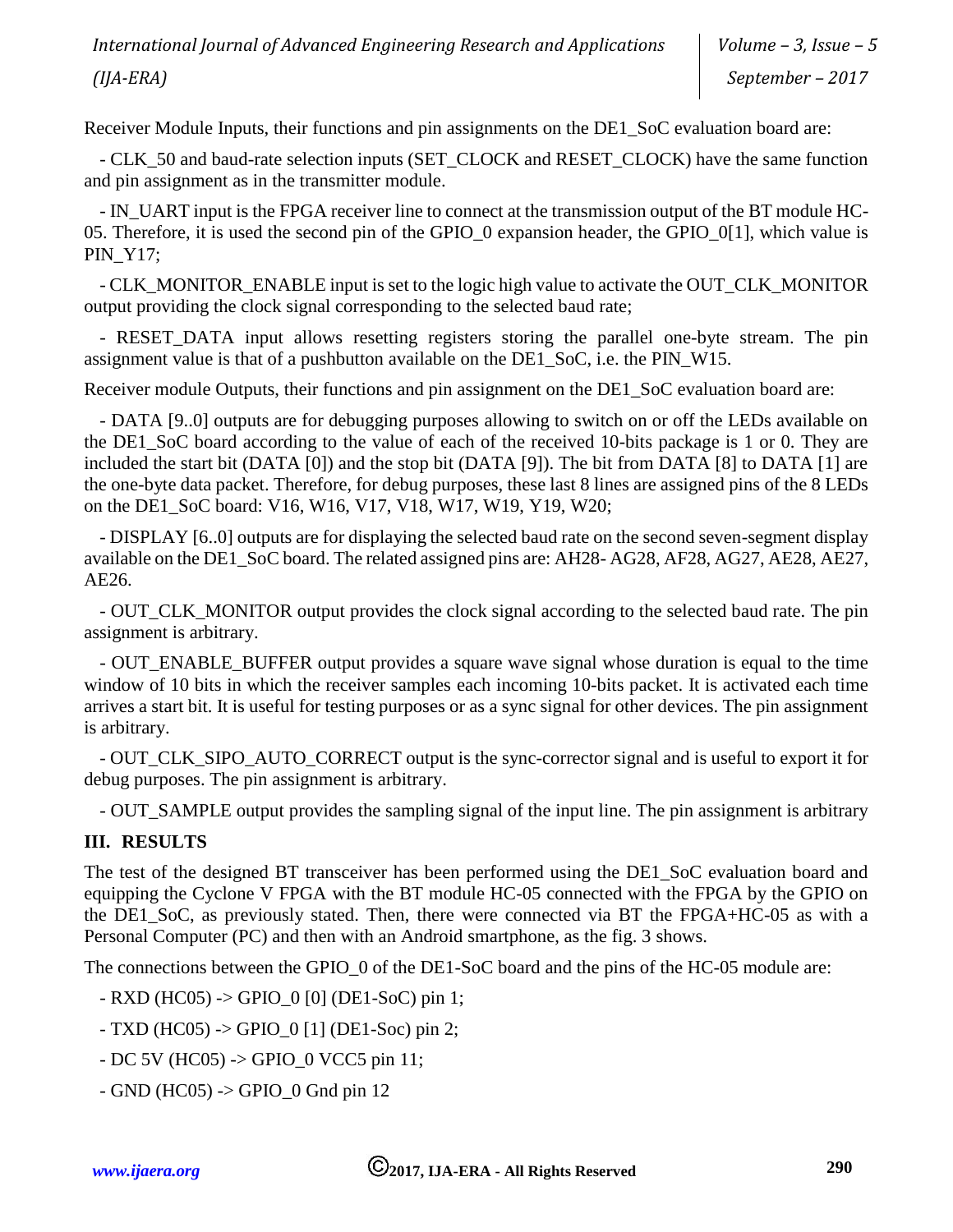

Fig. 3. Connections for testing purposes

Fig. 4 shows a photo of the test setup. Once the BT interface has been programmed into the FPGA by using the Quartus programmer tool, and the HC-05 has been connected, the test starts transmitting and receiving data via BT with a PC and then with a smartphone.

Firstly, it is necessary to select the baud rate pressing the pushbutton SET\_CLOCK. To use the 9600 baud rate press the SET\_CLOCK until the display shows the "22" code.



Fig. 4. Test setup for the designed interface: DE1\_SoC evaluation board with the Cyclone V FPGA in the middle, and HC-05 Bluetooth module connected via GPIO expansion header provided by the DE1\_SoC.

To test the data exchange between the FPGA and a PC it has been designed a Matlab GUI, as fig. 5 shows.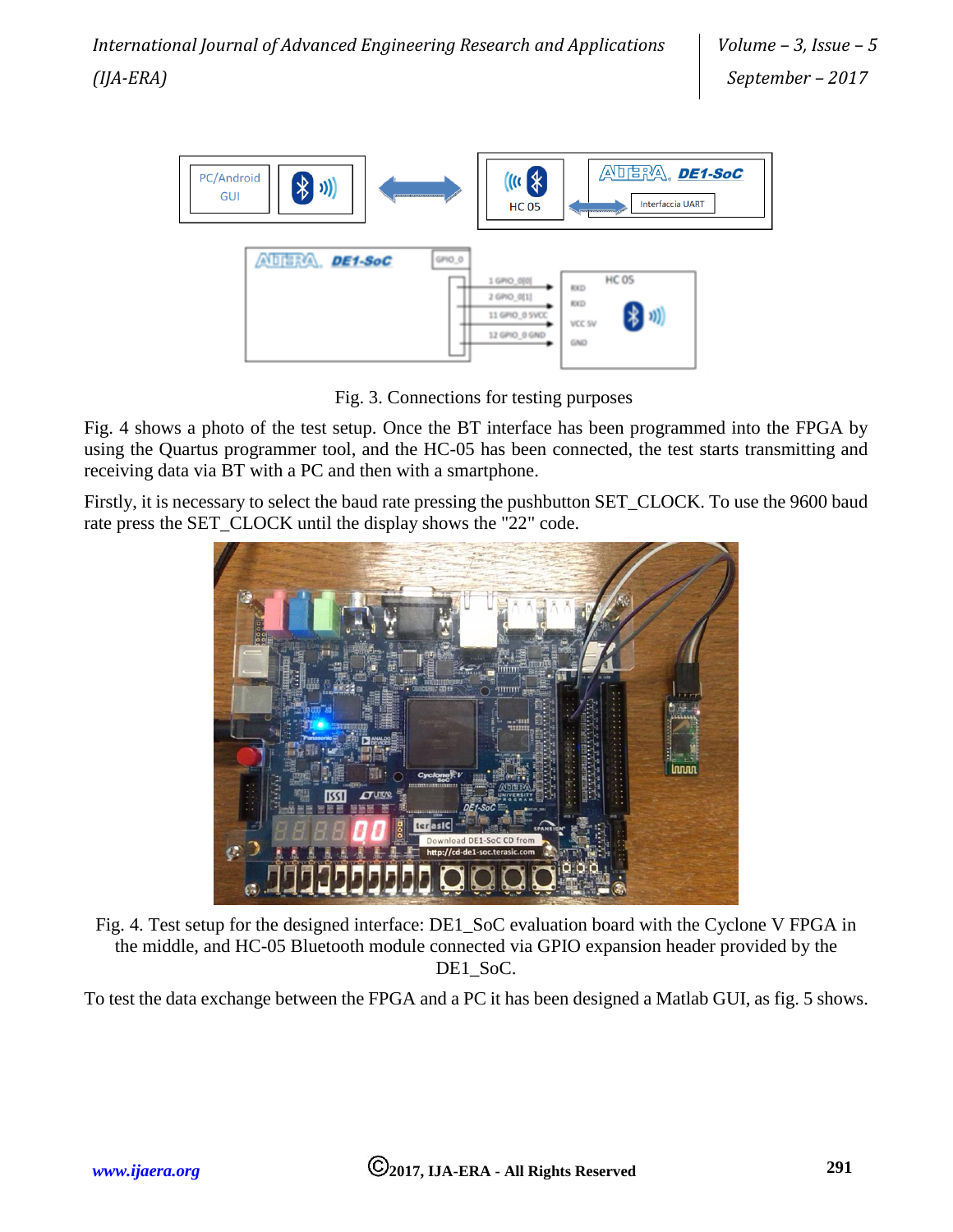| <b>ROBOT BT</b>      |                            | <br><b>CONNETTI</b> |
|----------------------|----------------------------|---------------------|
|                      | DISPOSITIVO CONNESSO       | <b>DISCONNETTI</b>  |
| <b>COMUNICAZIONE</b> |                            |                     |
|                      | <b>STRINGA DA INVIARE</b>  |                     |
|                      |                            | <b>INVIA</b>        |
|                      |                            |                     |
|                      |                            | <b>RESET</b>        |
|                      | <b>STRINGA RICEVUTA</b>    |                     |
|                      |                            |                     |
|                      |                            | <b>RICEVI</b>       |
|                      |                            | <b>RESET</b>        |
|                      |                            |                     |
| <b>FILE</b>          |                            |                     |
|                      | NOME FILE DA INVIARE       | <b>INVIA FILE</b>   |
|                      | <b>NESSUN FILE INVIATO</b> | <b>RESET</b>        |

Fig. 5. MATLAB GUI developed for testing purposes able to exchange strings, bits and files via BT between a PC and the FPGA equipped with the HC-05 module

The GUI allows transmitting and receiving bits, strings and files and the test was successfully.

On the DE1 SoC board it is possible to see any received byte in a binary form through 8 red leds available. If a received bit  $= 0$  the corresponding led turns off; if bit  $= 1$  the corresponding led turns on. To set a byte to send from the FPGA to the PC there are used 8 switches available on the DE1\_SoC board. Switch off means bit = 0, switch on means bit = 1.

The MATLAB GUI allows seeing the received data in the binary form and this allows verifying the correctness of the transmission. To test the BT interface with a smartphone also, the author developed a GUI using the Bluetooth Electronics app powered by KEWLSOFT (in Google play store). Once more all tests of data transfer via BT between the FPGA and the smartphone were successful.

#### **IV. CONCLUSIONS**

In this letter, it has been described an interface designed to allow a reliable communication via BT between an FPGA and any BT device. Many problems of UART transmission have been addressed and solved using specific design solutions. The designed interface allows the FPGA without a BT plug-in to be equipped with an external BT module. The design has been successfully simulated. Moreover, tests of data transfer have been performed connecting the FPGA with a PC and with a smartphone and all were completely successful. The conclusion is that the designed interface allows a reliable and fault-free data transfer allowing the FPGA acting as a BT receiver as a BT transmitter.

**Conflict of interest:** The authors declare that they have no conflict of interest.

**Ethical statement:** The authors declare that they have followed ethical responsibilities.

#### **REFERENCES**

- [1] A. Giorgio, "Dispositivi Logici Programmabili" in Lezioni di Fondamenti di Elettronica dei Sistemi Digitali, 1<sup>st</sup> ed, Roma Italy, Gruppo Ed. L'Espresso, 2016, pp. 251-270
- [2] C. Brandolese, W. Fornaciari, "Tecnologie Hardware" in Sistemi Embedded, 1st ed., Milano Italy, Pearson Prentice Hall, 2007, pp. 163-181